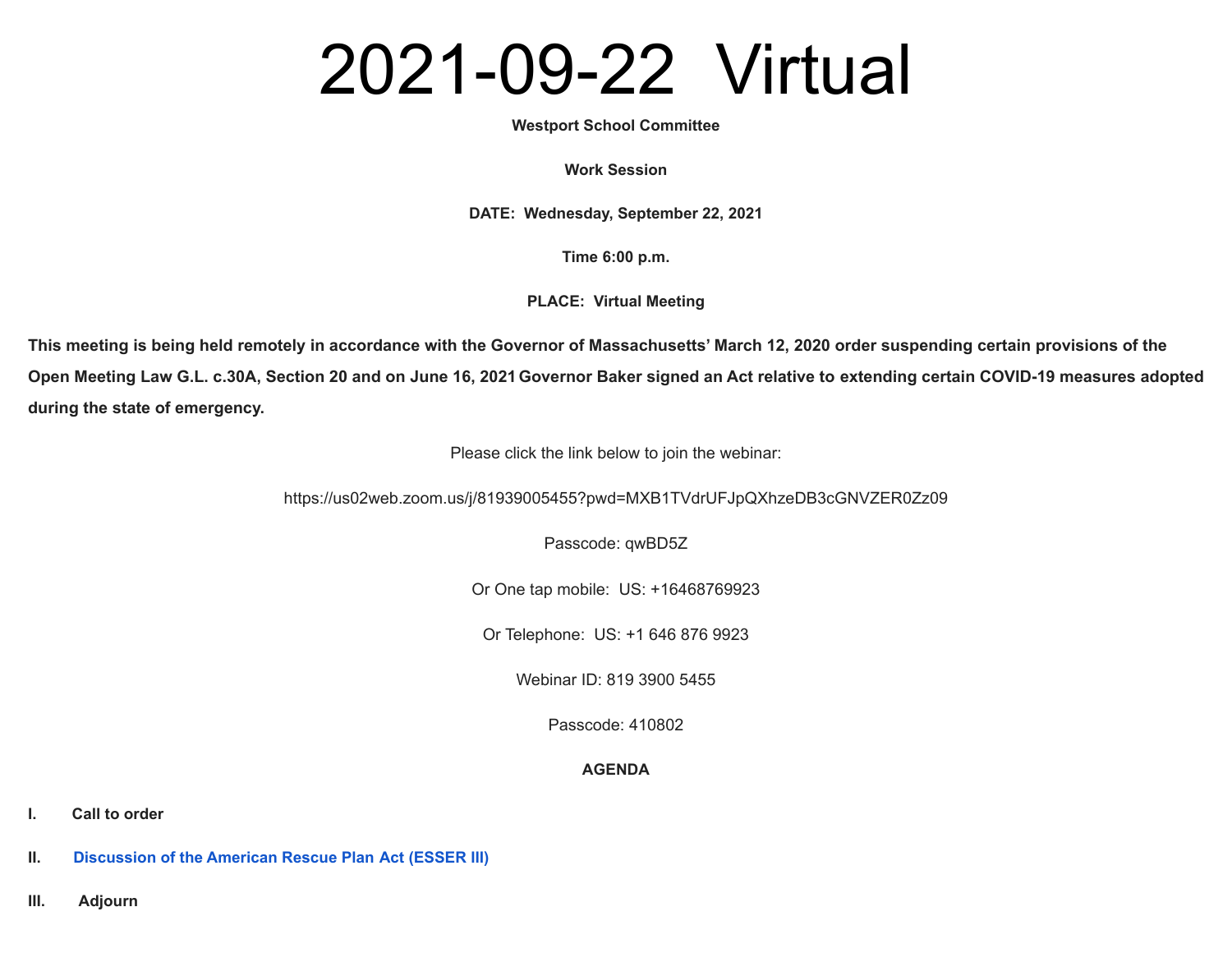| <b>ESSER Funding FY22-FY23 American Relief Act(ESSER III) Questions</b>   |                              |           |                                                                                                                |  |  |
|---------------------------------------------------------------------------|------------------------------|-----------|----------------------------------------------------------------------------------------------------------------|--|--|
| FY23 (10-4-21)<br>ESSER II Grant & ARRA Grant \$1,607,934                 |                              |           |                                                                                                                |  |  |
| Technology Infrastructure for MAC & WES                                   | <b>TONY</b>                  | \$220,000 | <b>Doesn't qualify under Emergency Connectivity Funds</b>                                                      |  |  |
| <b>Social Emotional Learning Director</b>                                 | 2 year ONLY                  | \$80,000  | Need new job description ADMIN position(N.T. to help)                                                          |  |  |
| <b>MTRS</b> for SEL Director                                              |                              | \$7,200   | Social Emotional Learning Director - we have to pay for their Retirement 9% if paying a<br>salary from a grant |  |  |
| <b>Student Enrichment and networking programs</b><br>(contracted)         | Consultant                   | \$40,000  | Consultant                                                                                                     |  |  |
| <b>Student Enrichment - Nurse Coverage</b>                                | <b>Stipends</b>              | \$5,000   |                                                                                                                |  |  |
| <b>Student Enrichment - Stipends</b>                                      | <b>Stipends</b>              | \$25,000  | \$1000 x 25 clubs                                                                                              |  |  |
| <b>Student Enrichment - Daily Bus</b>                                     | <b>Daily Bus</b>             | \$55,000  | 306/per day                                                                                                    |  |  |
| Stonewall repair for WES - Outdoor learning center                        |                              | \$25,000  | PO is signed                                                                                                   |  |  |
| <b>Digital Sign-WES COMMUNICATION</b>                                     |                              | \$28,700  | PO is signed                                                                                                   |  |  |
| <b>Summer Programs - balance needed to support</b><br><b>Summer progr</b> |                              | \$50,000  | 2021 Summer and 2022 Summer incase we don't get grant                                                          |  |  |
| <b>Reading Specialist-Specialized in OG</b>                               |                              | \$70,000  | <b>HIGH SCHOOL ONLY</b>                                                                                        |  |  |
| <b>Tent Rental at WES only</b>                                            | $$2,000 \times 12$<br>months | \$16,000  | one tent only @ WES                                                                                            |  |  |
| PreK Teacher-3day/2 day program                                           |                              | \$60,000  |                                                                                                                |  |  |
| <b>PreK Teaching Assistant</b>                                            |                              | \$35,000  |                                                                                                                |  |  |
| <b>PPE Filters and Chemicals</b>                                          |                              | \$25,000  | Kim getting quotes (move to ESSER III) add LED lights, etc. INCREASE                                           |  |  |
| Custodian-1.5                                                             |                              | \$60,000  | Continuation of addtl. custoidal staff FY22 & FY23                                                             |  |  |
| Zoom - year                                                               |                              | \$3,300   | <b>Includes 500 participant Mtg</b>                                                                            |  |  |
| WES Playground/15Klandscaping upgrade                                     |                              | \$400,000 | Pre-Approval needed over \$30K                                                                                 |  |  |
| Go-Guardian - Security for students                                       |                              | \$35,000  | 2 years \$17,500 x 2 (FY22 & FY23)                                                                             |  |  |
| COVID Cleaning for Extended Day (30 min. per day<br>$x 5$ staff)          |                              | \$4,940   | 5.0 hours week x \$19.00 hour x 52 weeks (POD cleaning) 2 staff                                                |  |  |
| Bell covers are flexible screen-type items that reduce<br>spittal         | <b>Middle School</b>         | \$1,400   | Music department mouth pieces                                                                                  |  |  |
| <b>Badge System MAC &amp; WES</b>                                         |                              | \$40,000  | Tony to speak to this                                                                                          |  |  |